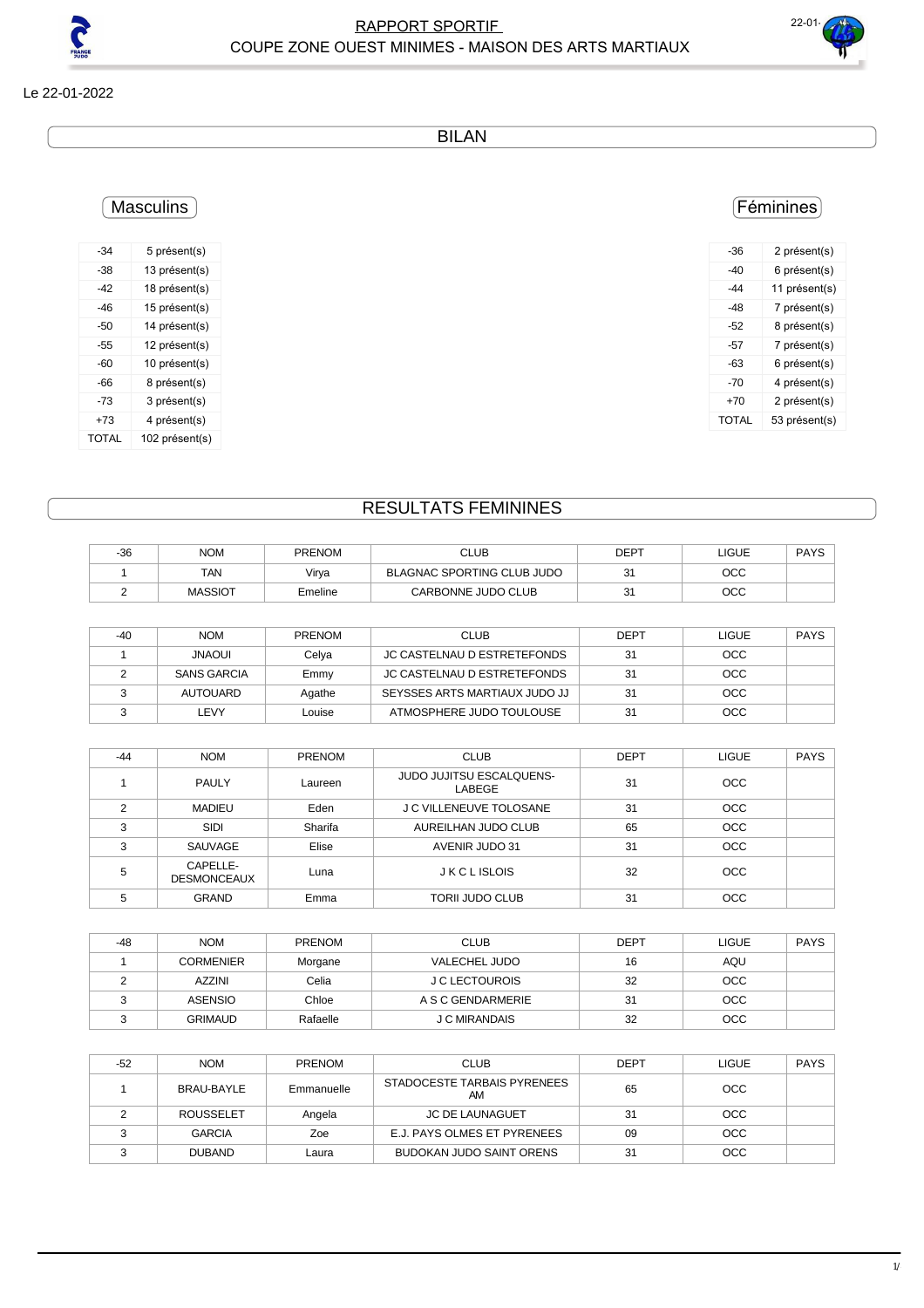

#### **RAPPORT SPORTIF** COUPE ZONE OUEST MINIMES - MAISON DES ARTS MARTIAUX



| $-57$ | <b>NOM</b>                           | <b>PRENOM</b> | <b>CLUB</b>                               | <b>DEPT</b> | LIGUE      | <b>PAYS</b> |
|-------|--------------------------------------|---------------|-------------------------------------------|-------------|------------|-------------|
|       | <b>CASASSUS</b><br><b>BUILHE</b>     | Camille       | <b>JUDO CLUB GASCON</b>                   | 32          | <b>OCC</b> |             |
|       | <b>FAJARDO</b>                       | Kelva         | <b>JUDO CLUB FENOUILLET</b>               | 31          | <b>OCC</b> |             |
| C     | <b>CASSIN</b>                        | Melissa       | MURET JUDO CLUB                           | 31          | OCC        |             |
| ົ     | <b>DAMENLINCOURT</b><br><b>SOTER</b> | Shayna        | <b>JUDO JUJITSU ESCALQUENS-</b><br>LABEGE | 31          | <b>OCC</b> |             |

| $-63$ | <b>NOM</b>     | <b>PRENOM</b> | <b>CLUB</b>                 | DEPT | <b>LIGUE</b> | <b>PAYS</b> |
|-------|----------------|---------------|-----------------------------|------|--------------|-------------|
|       | <b>COUDERT</b> | Ondine        | <b>TORII JUDO CLUB</b>      | 31   | <b>OCC</b>   |             |
|       | <b>SEVILLE</b> | Romane        | BUDOKAN JUDO SAINT ORENS    | 31   | <b>OCC</b>   |             |
|       | <b>DOUMI</b>   | Rahma         | E.J. PAYS OLMES ET PYRENEES | 09   | <b>OCC</b>   |             |
|       | <b>VRIGNON</b> | Manon         | SPORTING CLUB PLAISANCE     | 31   | <b>OCC</b>   |             |

| -70 | <b>NOM</b>     | <b>PRENOM</b> | <b>CLUB</b>        | <b>DEPT</b> | <b>LIGUE</b> | <b>PAYS</b> |
|-----|----------------|---------------|--------------------|-------------|--------------|-------------|
|     | LOUBES         | Lisa          | DOJO DE FOIX       | 09          | <b>OCC</b>   |             |
|     | <b>VOITIER</b> | Antonine      | <b>JKCLISLOIS</b>  | 32          | OCC          |             |
| ົ   | PALACIOS       | Lena          | U S COLOMIERS JUDO | 31          | <b>OCC</b>   |             |
|     | <b>GILLET</b>  | Gwenaelle     | TOAC               | 31          | <b>OCC</b>   |             |

| +70 | <b>NOM</b> | <b>PRENOM</b> | CLUB                                    | DEPT | LIGUE      | PAYS |
|-----|------------|---------------|-----------------------------------------|------|------------|------|
|     | ABATI      | Maelle        | TOULOUSE PRADETTES JUDO<br><b>SAMBO</b> | 31   | <b>OCC</b> |      |
|     | RIVA REMY  | _ucille       | <b>JUDO CLUB MONTGISCARD</b>            | 31   | OCC        |      |

## RESULTATS MASCULINS

| $-34$ | <b>NOM</b>       | <b>PRENOM</b>  | <b>CLUB</b>                        | <b>DEPT</b> | LIGUE      | PAYS |
|-------|------------------|----------------|------------------------------------|-------------|------------|------|
|       | MUZZOLINI        | Hugo           | AVENIR JUDO 31                     | 31          | <b>OCC</b> |      |
|       | <b>LUTA</b>      | <b>Bixente</b> | <b>JUDO CLUB QUINT-FONSEGRIVES</b> | 31          | <b>OCC</b> |      |
|       | <b>PRUDHOMME</b> | Matheo         | LES OURS JUDO CLUB FITNESS         | 31          | <b>OCC</b> |      |
|       | <b>MOREL</b>     | Edgar          | DOJO PINS JUSTARET VILLATE         | 31          | <b>OCC</b> |      |
|       | MARC             | Thomas         | SPORT ATH AUTERIVAIN               | 31          | <b>OCC</b> |      |

| $-38$ | <b>NOM</b>          | <b>PRENOM</b> | <b>CLUB</b>                       | <b>DEPT</b> | LIGUE      | <b>PAYS</b> |
|-------|---------------------|---------------|-----------------------------------|-------------|------------|-------------|
|       | <b>NAGA</b>         | Ryan          | DOJO DE FOIX                      | 09          | <b>OCC</b> |             |
| 2     | <b>MONTY</b>        | Ruben         | <b>BALMA SAINT EXUPERY 31</b>     | 31          | <b>OCC</b> |             |
| 3     | <b>CRABETTE</b>     | Martin        | BLAGNAC SPORTING CLUB JUDO        | 31          | <b>OCC</b> |             |
| 3     | <b>DESROUSSEAUX</b> | Jules         | AVENIR JUDO 31                    | 31          | <b>OCC</b> |             |
| 5     | <b>BERGES</b>       | Tom           | SPORTING CLUB PLAISANCE           | 31          | <b>OCC</b> |             |
| 5     | TEMPLIER            | Lucas         | DOJO CLUB LABARTHAIS              | 31          | <b>OCC</b> |             |
|       | <b>IAKINI</b>       | Abdallah      | STADOCESTE TARBAIS PYRENEES<br>AM | 65          | <b>OCC</b> |             |
|       | <b>BERGES</b>       | Ugo           | SPORTING CLUB PLAISANCE           | 31          | <b>OCC</b> |             |

| $-42$ | <b>NOM</b>        | <b>PRENOM</b> | <b>CLUB</b>                      | <b>DEPT</b> | LIGUE      | <b>PAYS</b> |
|-------|-------------------|---------------|----------------------------------|-------------|------------|-------------|
|       | DE BOUARD         | Ernest        | AVENIR JUDO 31                   | 31          | <b>OCC</b> |             |
| っ     | <b>DARNIS</b>     | Amael         | LES OURS JUDO CLUB FITNESS       | 31          | <b>OCC</b> |             |
| 3     | <b>DAL MASO</b>   | Quentin       | <b>BUDOKAN JUDO SAINT ORENS</b>  | 31          | <b>OCC</b> |             |
| 3     | SOULIE            | Hugo          | SEYSSES ARTS MARTIAUX JUDO<br>JJ | 31          | <b>OCC</b> |             |
| 5     | PERIDONT          | Malone        | LES OURS JUDO CLUB FITNESS       | 31          | <b>OCC</b> |             |
| 5     | PELLEGRINO        | <b>Ilann</b>  | LES OURS JUDO CLUB FITNESS       | 31          | <b>OCC</b> |             |
|       | <b>BENAGROUBA</b> | Gharis        | MURET JUDO CLUB                  | 31          | <b>OCC</b> |             |
|       | LASSUS            | Amaury        | SAINT CLAR MULTI-SPORTS          | 31          | OCC        |             |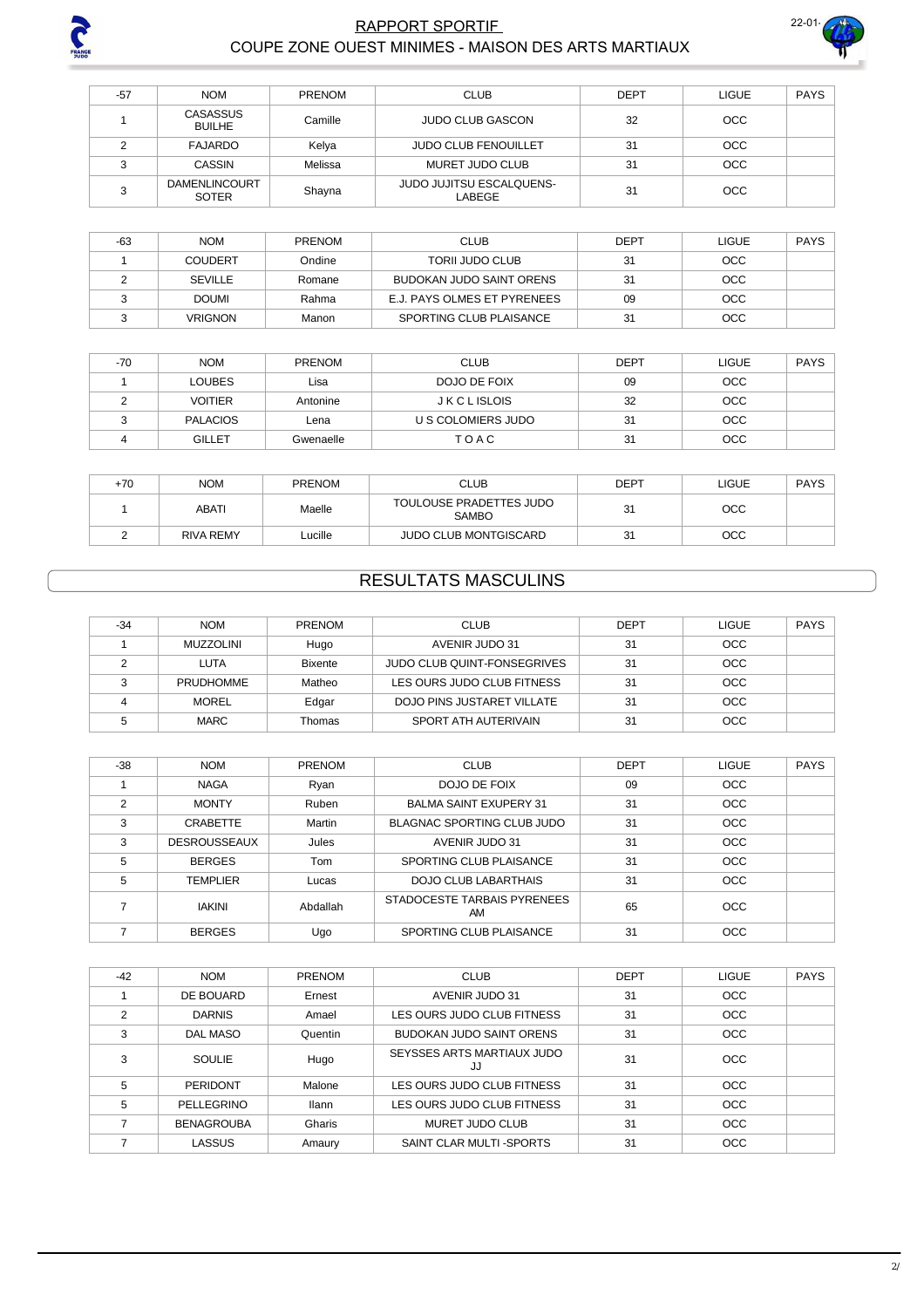

#### **RAPPORT SPORTIF** COUPE ZONE OUEST MINIMES - MAISON DES ARTS MARTIAUX



| $-46$          | <b>NOM</b>                   | <b>PRENOM</b>   | <b>CLUB</b>                       | <b>DEPT</b> | <b>LIGUE</b> | <b>PAYS</b> |
|----------------|------------------------------|-----------------|-----------------------------------|-------------|--------------|-------------|
|                | CAMUS                        | Manolo          | SEYSSES ARTS MARTIAUX JUDO<br>JJ  | 31          | <b>OCC</b>   |             |
| $\overline{2}$ | CAZENAVE<br><b>IZELMADEN</b> | Amin            | <b>JUDO ODOS</b>                  | 65          | <b>OCC</b>   |             |
| 3              | ALBET                        | Laurian         | LES OURS JUDO CLUB FITNESS        | 31          | <b>OCC</b>   |             |
| 3              | TOUZE-<br><b>LIVIGNAC</b>    | <b>Baptiste</b> | <b>BLAGNAC SPORTING CLUB JUDO</b> | 31          | <b>OCC</b>   |             |
| 5              | <b>CLERIGUES</b>             | Antoine         | <b>TOULOUSE JUDO</b>              | 31          | <b>OCC</b>   |             |
| 5              | CORRALES<br><b>CERISOLA</b>  | Antonio         | SPORTING CLUB PLAISANCE           | 31          | <b>OCC</b>   |             |
| $\overline{ }$ | <b>BIVES</b>                 | Florian         | DOJO LOURDAIS JUDO                | 65          | <b>OCC</b>   |             |
|                | <b>GOURMELEN</b>             | Celvan          | DOJO DE FOIX                      | 09          | <b>OCC</b>   |             |

| $-50$ | <b>NOM</b>         | <b>PRENOM</b> | <b>CLUB</b>                        | <b>DEPT</b> | <b>LIGUE</b> | <b>PAYS</b> |
|-------|--------------------|---------------|------------------------------------|-------------|--------------|-------------|
|       | CHATELAIN          | Tybaut        | CARBONNE JUDO CLUB                 | 31          | <b>OCC</b>   |             |
| າ     | PROCESSE           | Timothee      | J C VILLENEUVE TOLOSANE            | 31          | OCC          |             |
| 3     | <b>ABOUBOKIROV</b> | Deni          | <b>JUDO CLUB ROQUETTES</b>         | 31          | OCC          |             |
| 3     | <b>POREBA</b>      | Martin        | <b>JUDO CLUB CONDOM</b>            | 32          | <b>OCC</b>   |             |
| 5     | <b>DUGOURD</b>     | Milan         | <b>JC CASTELNAU D ESTRETEFONDS</b> | 31          | <b>OCC</b>   |             |
| 5     | <b>LOISELLE</b>    | Noah          | J C VILLENEUVE TOLOSANE            | 31          | <b>OCC</b>   |             |
|       | <b>DUPUY</b>       | Ronan         | AUREILHAN JUDO CLUB                | 65          | <b>OCC</b>   |             |
|       | <b>ENNAOUI</b>     | Adam          | MURET JUDO CLUB                    | 31          | <b>OCC</b>   |             |

| $-55$          | <b>NOM</b>                       | <b>PRENOM</b> | <b>CLUB</b>                               | <b>DEPT</b> | <b>LIGUE</b> | <b>PAYS</b> |
|----------------|----------------------------------|---------------|-------------------------------------------|-------------|--------------|-------------|
|                | <b>MONTAYE</b>                   | Antoine       | <b>JUDO CLUB QUINT-FONSEGRIVES</b>        | 31          | OCC          |             |
| $\overline{2}$ | <b>DUEZ</b>                      | Emmanuel      | <b>JUDO JUJITSU ESCALQUENS-</b><br>LABEGE | 31          | <b>OCC</b>   |             |
| 3              | <b>SEGRET</b>                    | Jean          | TARBES PYRENEES JUDO                      | 65          | <b>OCC</b>   |             |
| 3              | INGOGLIA                         | Lilian        | JUDO CLUB QUINT-FONSEGRIVES               | 31          | <b>OCC</b>   |             |
| 5              | <b>BLANIE</b>                    | Mathieu       | <b>JC DE LAUNAGUET</b>                    | 31          | <b>OCC</b>   |             |
| 5              | <b>MAFFRE</b><br><b>DEPOITTE</b> | Jules         | ATMOSPHERE JUDO TOULOUSE                  | 31          | <b>OCC</b>   |             |
|                | <b>CAMPAGNARI</b>                | Luca          | JUDOJO LANNEMEZAN                         | 65          | <b>OCC</b>   |             |
|                | <b>CHATIR</b>                    | Adam          | <b>JC DE LAUNAGUET</b>                    | 31          | <b>OCC</b>   |             |

| $-60$ | <b>NOM</b>        | <b>PRENOM</b> | <b>CLUB</b>                 | <b>DEPT</b> | <b>LIGUE</b> | <b>PAYS</b> |
|-------|-------------------|---------------|-----------------------------|-------------|--------------|-------------|
|       | LEBAS RIODEL      | Lilo          | BLAGNAC SPORTING CLUB JUDO  | 31          | <b>OCC</b>   |             |
|       | ROSSI             | Sacha         | E.J. PAYS OLMES ET PYRENEES | 09          | <b>OCC</b>   |             |
| ົ     | <b>FALLONE</b>    | Lorenzo       | DOJO CLUB LABARTHAIS        | 31          | <b>OCC</b>   |             |
| ົ     | MALIN             | Christian     | AVENIR JUDO 31              | 31          | <b>OCC</b>   |             |
|       | <b>YVANOFF</b>    | Rivad         | TARBES PYRENEES JUDO        | 65          | <b>OCC</b>   |             |
|       | AUBERT-<br>ARROYO | Anthony       | DOJO CLUB BEAUMONTAIS       | 31          | <b>OCC</b>   |             |

| $-66$ | <b>NOM</b>                | <b>PRENOM</b>  | <b>CLUB</b>                   | <b>DEPT</b> | <b>LIGUE</b> | PAYS |
|-------|---------------------------|----------------|-------------------------------|-------------|--------------|------|
|       | <b>LOUBIERE</b>           | Ania           | LES OURS JUDO CLUB FITNESS    | 31          | <b>OCC</b>   |      |
|       | GIROUD-<br><b>GARAPON</b> | <b>Nicolas</b> | AVENIR FONSORBAIS             | 31          | <b>OCC</b>   |      |
|       | <b>DOVONOU</b><br>RENAU   | Jean Elie      | <b>JUDO CLUB CASTELGINEST</b> | 31          | <b>OCC</b>   |      |
|       | <b>KOBADOBO</b>           | Francois       | <b>TORII JUDO CLUB</b>        | 31          | <b>OCC</b>   |      |

| $-73$ | <b>NOM</b>      | <b>PRENOM</b> | <b>CLUB</b>             | <b>DEPT</b> | <b>LIGUE</b> | PAYS |
|-------|-----------------|---------------|-------------------------|-------------|--------------|------|
|       | <b>HATHOUT</b>  | <b>Bilal</b>  | U.S VERFEIL JUDO CLUB   | 31          | <b>OCC</b>   |      |
|       | <b>FILLATRE</b> | Louis         | JUDO CLUB EAUZE         | 32          | <b>OCC</b>   |      |
|       | <b>BARRANCA</b> | Evan          | <b>JUDO CLUB GASCON</b> | 32          | <b>OCC</b>   |      |